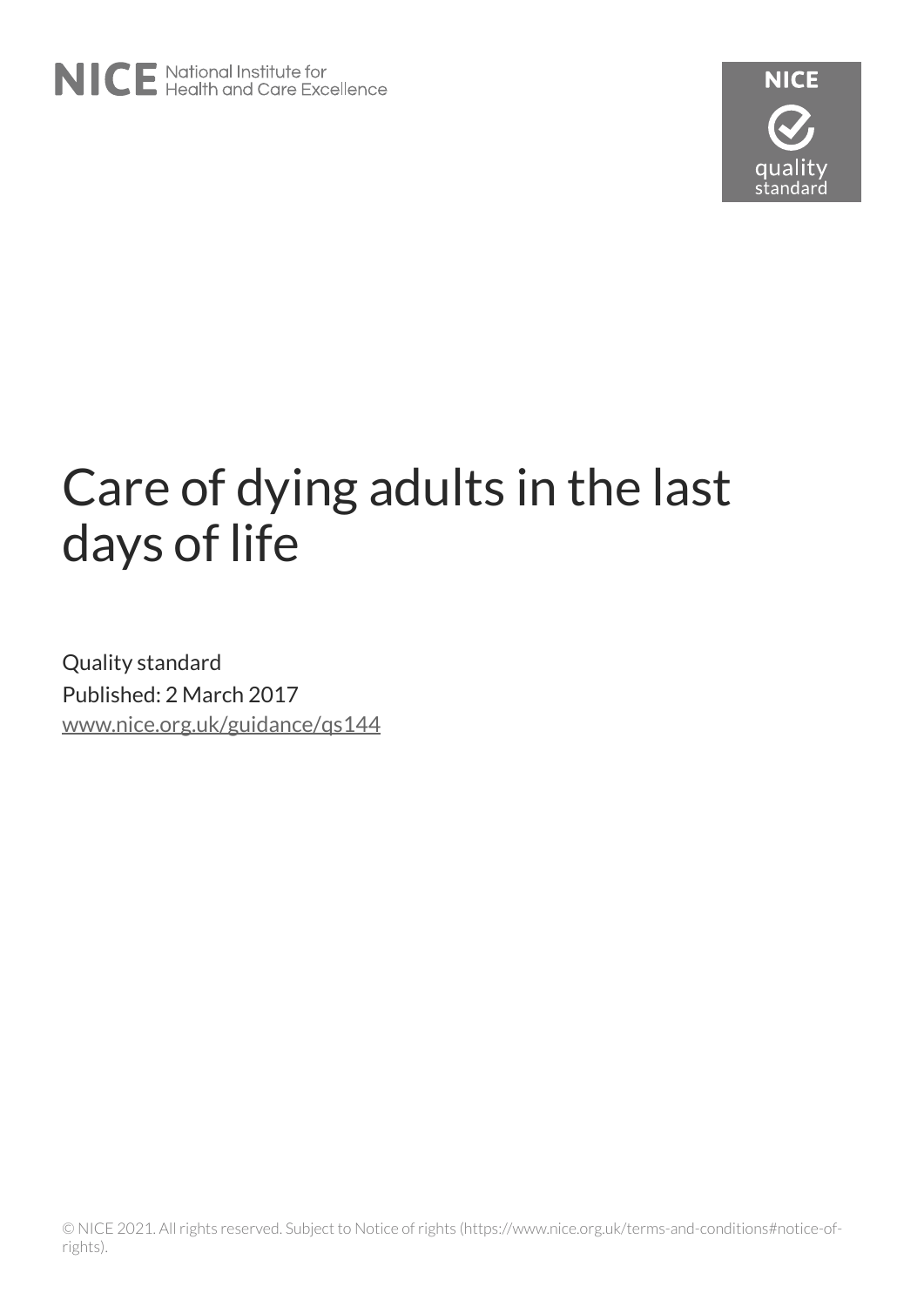## **Contents**

| $\overline{4}$ |
|----------------|
| 5              |
| 5              |
| 5              |
| 5              |
| 6              |
| 7              |
| 7              |
| 9              |
| 9              |
| $\circ$        |
| 9              |
| 10             |
| 11             |
| 11             |
| 12             |
| 13             |
| 13             |
| 13             |
| 13             |
| 14             |
| 15             |
| 15             |
| 16             |
| 16             |
| 16             |
| 16             |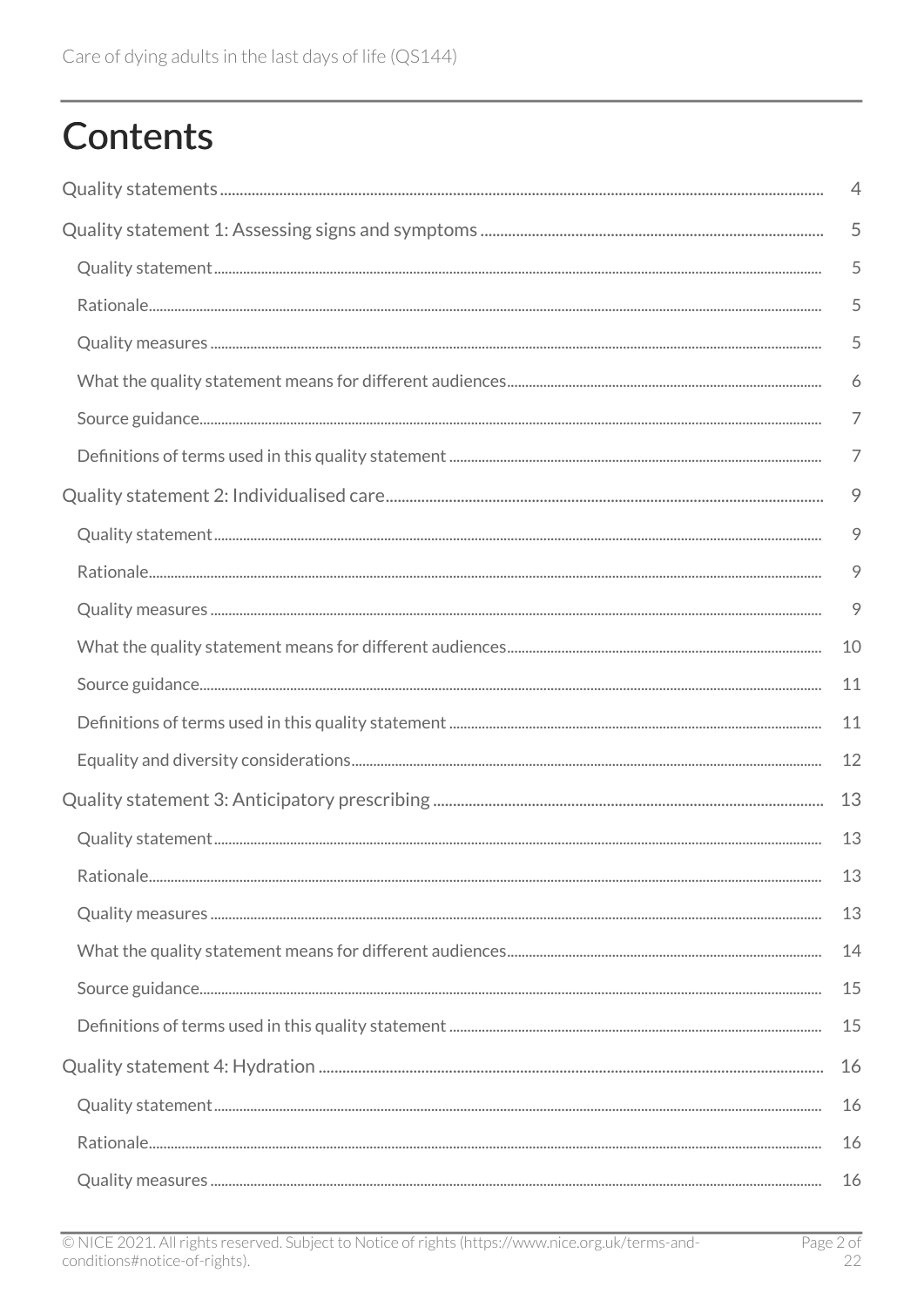| 18 |
|----|
| 18 |
| 18 |
| 19 |
| 20 |
| 20 |
| 21 |
|    |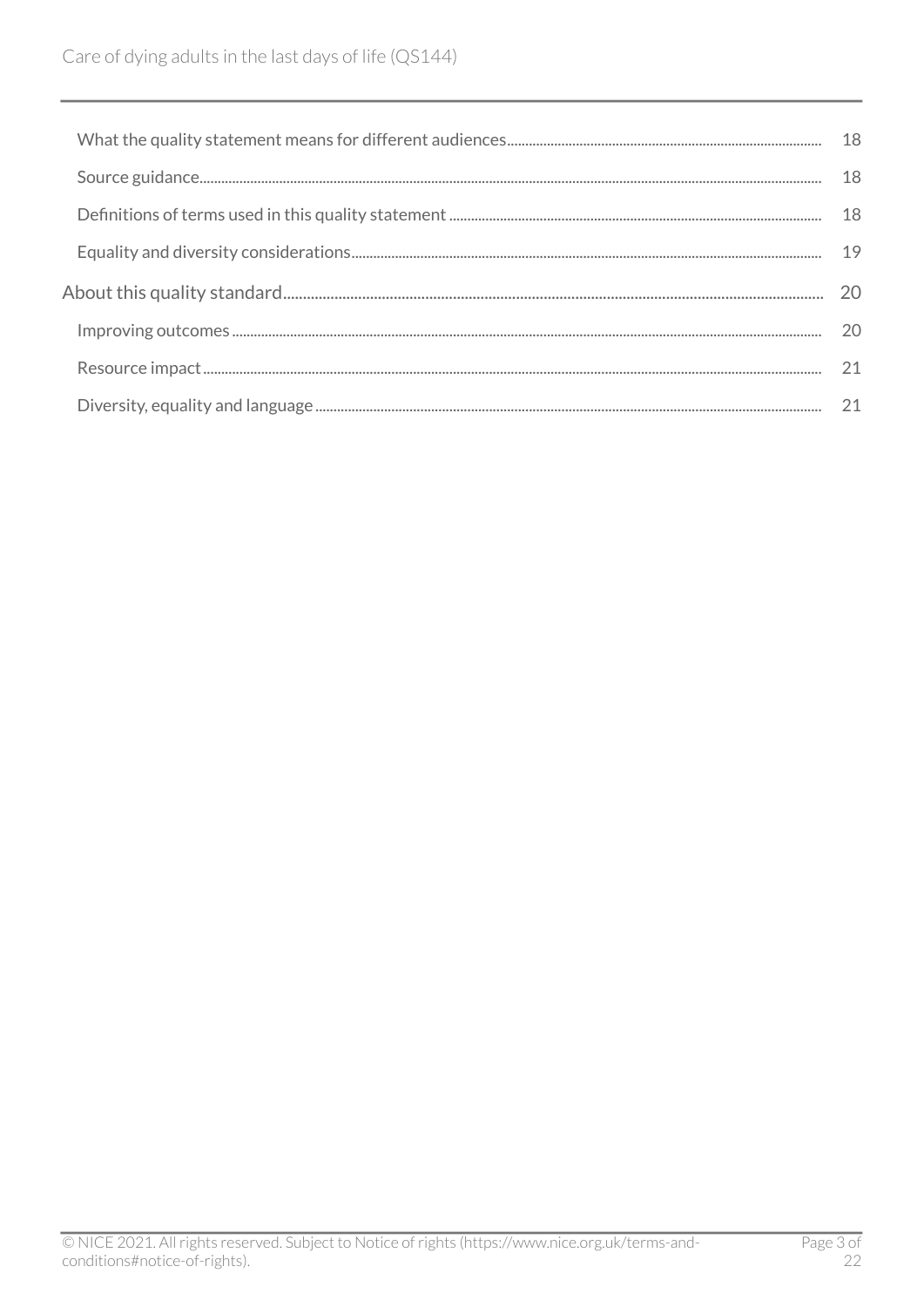This standard is based on NG31.

This standard should be read in conjunction with QS13, QS15 and QS184.

## <span id="page-3-0"></span>Quality statements

[Statement 1](#page-4-0) Adults who have signs and symptoms that suggest they may be in the last days of life are monitored for further changes to help determine if they are nearing death, stabilising or recovering.

[Statement 2](#page-8-0) Adults in the last days of life, and the people important to them, are given opportunities to discuss, develop and review an individualised care plan.

[Statement 3](#page-12-0) Adults in the last days of life who are likely to need symptom control are prescribed anticipatory medicines with individualised indications for use, dosage and route of administration.

[Statement 4](#page-15-0) Adults in the last days of life have their hydration status assessed daily, and have a discussion about the risks and benefits of hydration options.

NICE has developed guidance and quality standards on patient experience in adult NHS services and service user experience in adult mental health services (see [NICE's Pathways on](http://pathways.nice.org.uk/pathways/patient-experience-in-adult-nhs-services)  [patient experience in adult NHS services](http://pathways.nice.org.uk/pathways/patient-experience-in-adult-nhs-services) and [service user experience in adult mental health](http://pathways.nice.org.uk/pathways/service-user-experience-in-adult-mental-health-services)  [services\)](http://pathways.nice.org.uk/pathways/service-user-experience-in-adult-mental-health-services), which should be considered alongside these quality statements.

Other quality standards that should be considered when commissioning or providing care for dying adults in the last days of life include [NICE's guideline on end of life care for adults.](https://www.nice.org.uk/guidance/qs13)

A full list of NICE quality standards is available from the [quality standards topic library](http://www.nice.org.uk/Standards-and-Indicators/Developing-NICE-quality-standards-/Quality-standards-topic-library).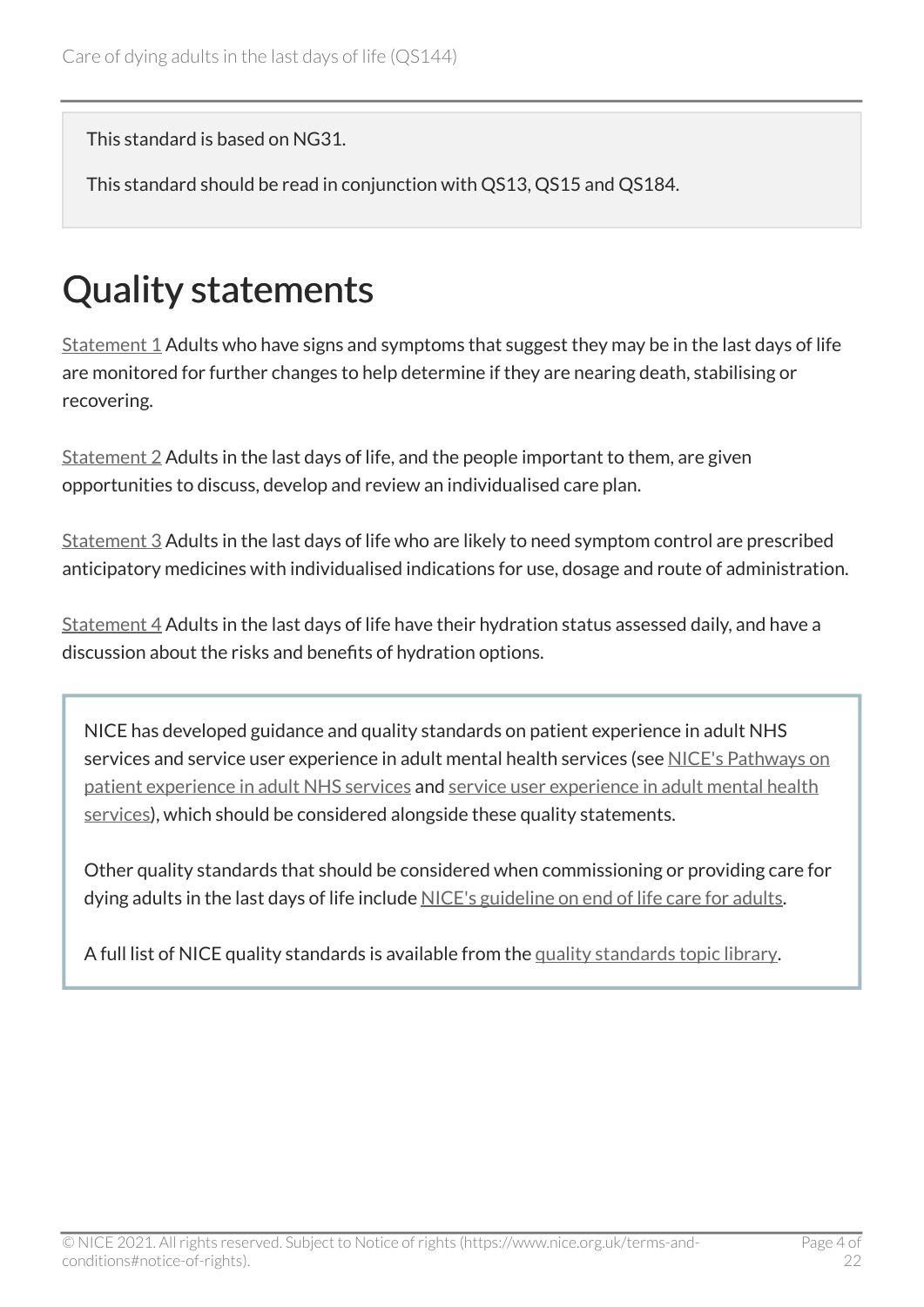## <span id="page-4-0"></span>Quality statement 1: Assessing signs and symptoms

### <span id="page-4-1"></span>Quality statement

Adults who have signs and symptoms that suggest they may be in the last days of life are monitored for further changes to help determine if they are nearing death, stabilising or recovering.

### <span id="page-4-2"></span>Rationale

By continuing to assess signs and symptoms that suggest someone is in the last days of their life, responsive and compassionate care can be provided to ensure that the person is as comfortable as possible if their condition continues to deteriorate. Recognising and assessing indications that someone is in the last days of life can be complex, and sometimes people have ambiguous and conflicting signs and symptoms. People can show signs of recovery, which may continue or which may be temporary. Uncertainty can be reduced by seeking advice from those experienced in providing end of life care, such as specialist palliative care teams.

### <span id="page-4-3"></span>Quality measures

#### Structure

a) Evidence of local arrangements and systems to ensure that it is recognised when an adult may be entering the last days of life.

Data source: Local data collection.

b) Evidence of local arrangements and systems to monitor signs and symptoms of adults thought to be in the last days of life, and to review changes in a person's condition to help determine if they are nearing death, stabilising or recovering.

Data source: Local data collection.

#### **Process**

a) Proportion of adult deaths with documented evidence that it was recognised that the person was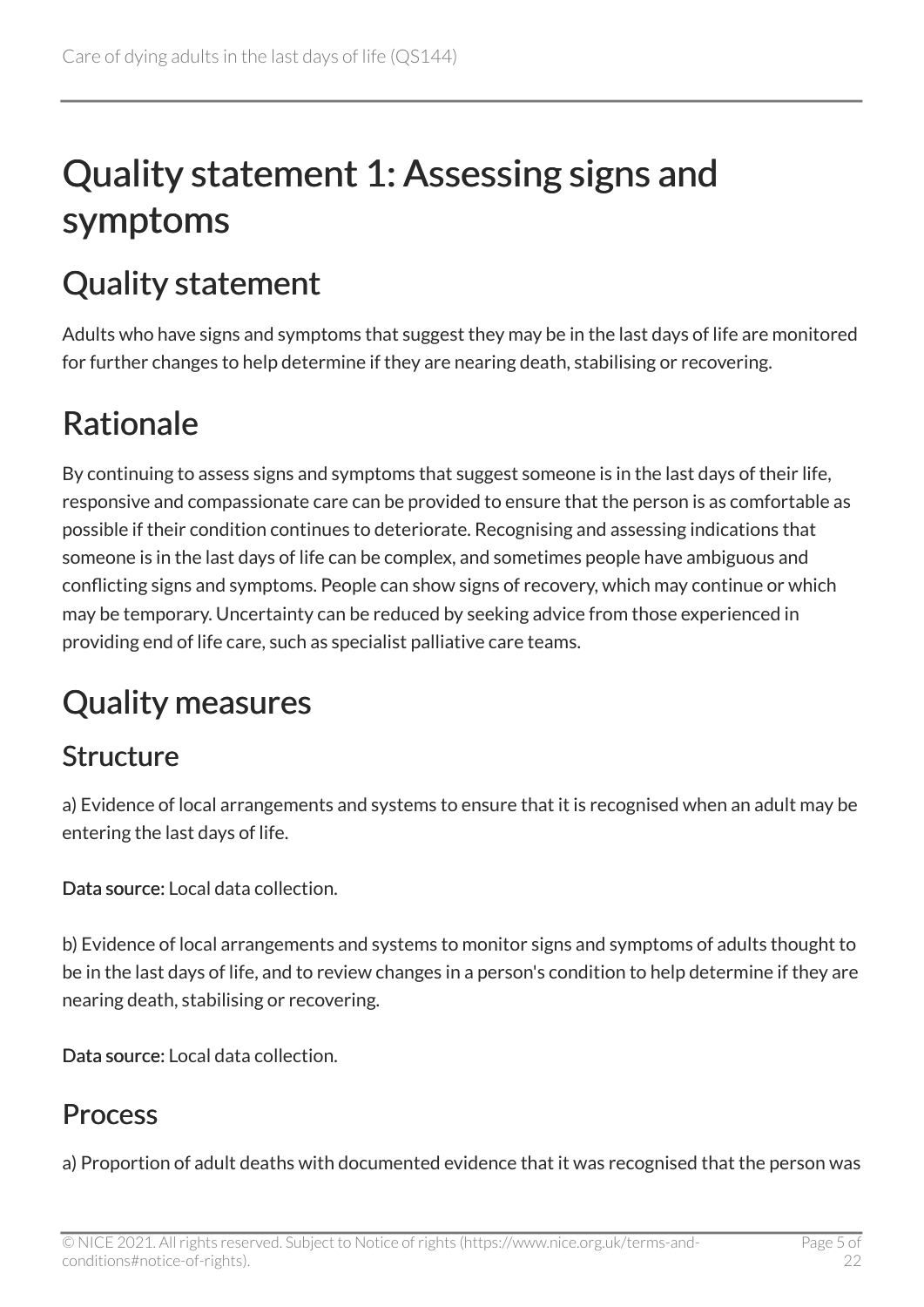in the last days of life.

Numerator – the number in the denominator in which the care records show it was recognised that the adult was in the last days of life.

Denominator – the number of adult deaths.

Data source: Local data collection. National and trust level data on people who died in hospital for whom it was recognised that they would probably die in the coming hours or days are reported in the [Royal College of Physicians' End of life care audit – Dying in hospital report for England](https://www.rcplondon.ac.uk/projects/end-life-care-audit-dying-hospital).

b) Proportion of adults recognised as being in the last days of life with documented evidence that their signs and symptoms were monitored at least daily.

Numerator – the number in the denominator in which the care records show evidence of monitoring of signs and symptoms at least daily.

Denominator – the number of adults recognised as being in the last days of life.

Data source: Local data collection based on audits of patient care records.

#### Outcome

Proportion of adults thought to be in the last days of life given care appropriate to whether they were nearing death, stabilising or recovering.

Data source: Local data collection based on audits of patient care records and individualised care plans.

#### <span id="page-5-0"></span>What the quality statement means for different audiences

Service providers (such as hospitals, hospices, GP practices and district nursing services) ensure that systems and procedures are in place to identify adults who may be in the last days of life and to monitor for changes in their signs and symptoms. They also ensure that staff experienced in end of life care are available to offer advice to less experienced colleagues.

Healthcare professionals (such as secondary care doctors, nurses, GPs, hospice doctors and district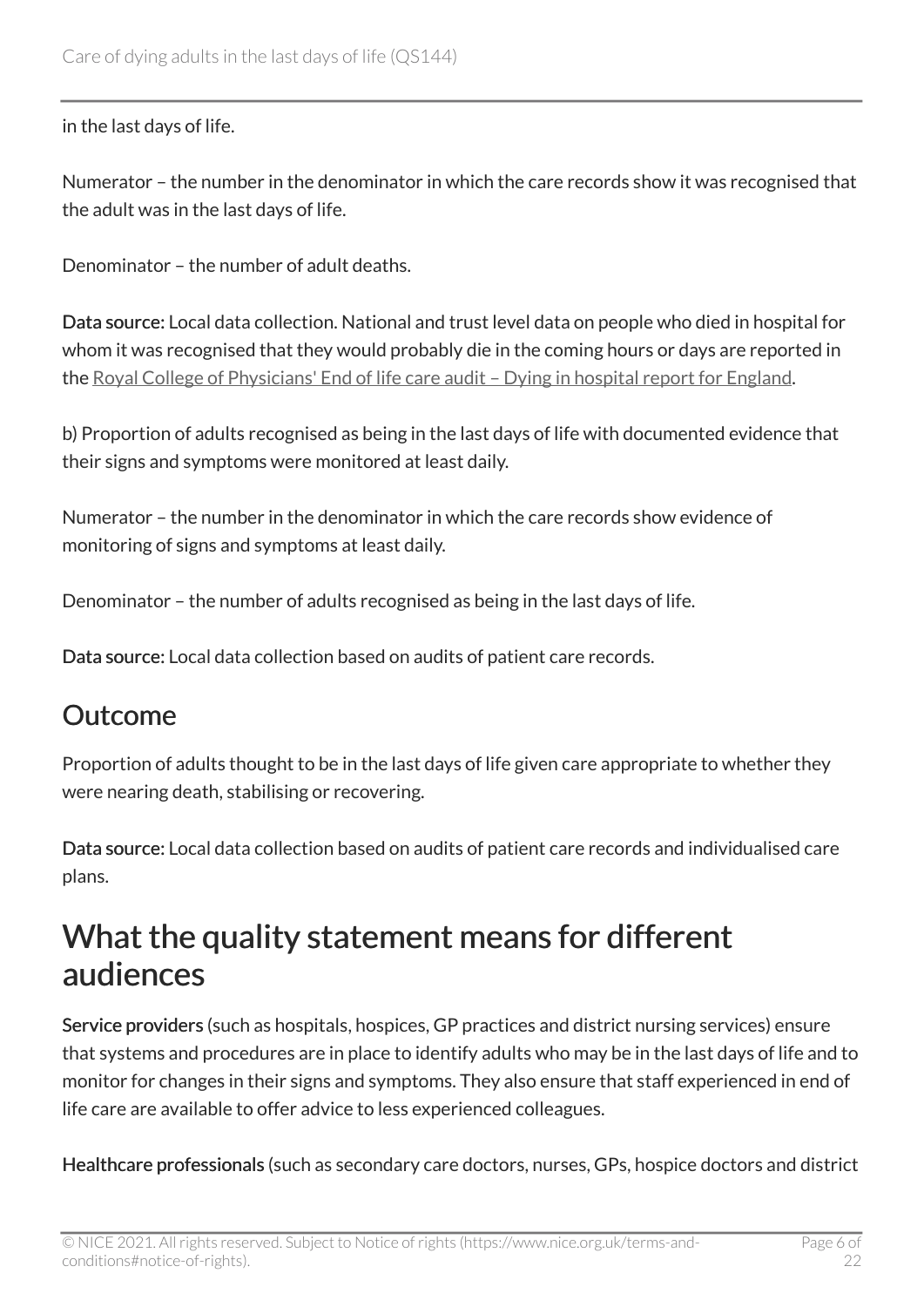nurses) assess adults for signs and symptoms that may suggest a person is in the last days of life, and use the assessments and other information gathered from the person, those important to them and those providing care to them to help determine whether the person is nearing death, deteriorating, stable or improving. They continue to monitor for changes in signs and symptoms, including the possibility of stabilising or recovering, and review the recognition that a person may be dying. If there is uncertainty, they seek advice from colleagues with more experience of providing end of life care.

Commissioners (such as clinical commissioning groups) use contractual and service specification arrangements to ensure that providers identify adults who may be in the last days of life and monitor them for further changes.

Adults who are thought to be dying are checked at least once a day for symptoms and changes that might show that they are nearing death, and also for signs that their condition is stable or might be improving, so that they can be given the right care.

### <span id="page-6-0"></span>Source guidance

[Care of dying adults in the last days of life. NICE guideline NG31](https://www.nice.org.uk/guidance/ng31) (2015), recommendations 1.1.2, 1.1.3 and 1.1.6

### <span id="page-6-1"></span>Definitions of terms used in this quality statement

#### Signs and symptoms

Signs and symptoms that suggest a person may be in the last days of life include:

- signs such as agitation, Cheyne–Stokes breathing, deterioration in level of consciousness, mottled skin, noisy respiratory secretions and progressive weight loss
- symptoms such as increasing fatigue, reduced desire for food and fluid, and deterioration in swallowing function
- functional observations such as changes in communication, deteriorating mobility or performance status, or social withdrawal.

[Adapted from [NICE's guideline on care of dying adults in the last days of life](https://www.nice.org.uk/guidance/ng31), recommendation 1.1.2]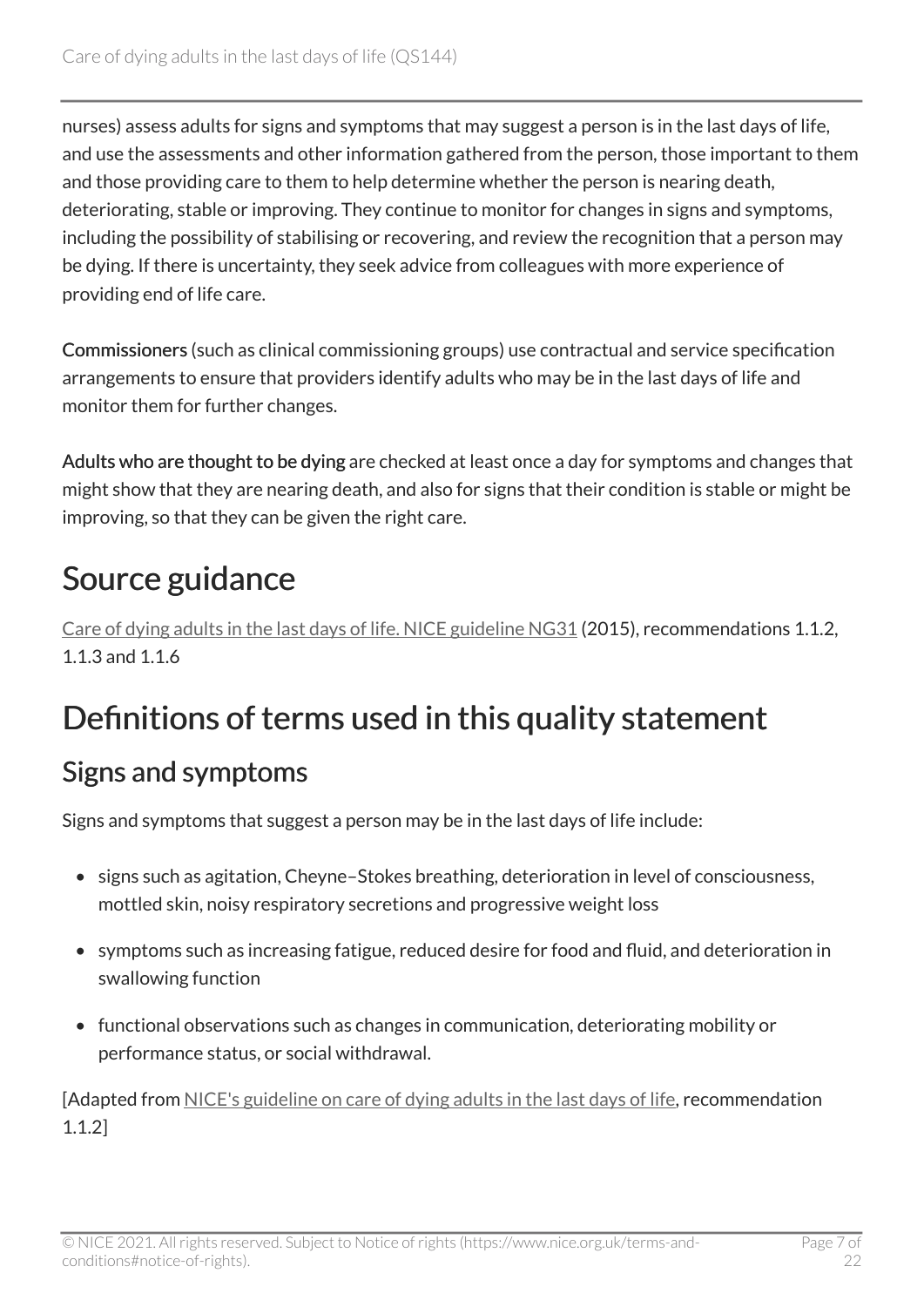#### Monitored for further changes

Assessment of changes in the person, including their signs and symptoms, with specialist advice sought when there is a high level of uncertainty because of conflicting results. Assessment occurs at least every 24 hours, but more frequent assessment may be needed because symptoms can change quickly. The use of the word 'monitored' does not necessarily imply use of equipment or invasive tests; changes in signs and symptoms can be gathered from talking with, observing and examining the person. [Adapted from [NICE's guideline on care of dying adults in the last days of life](https://www.nice.org.uk/guidance/ng31), recommendation 1.1.6]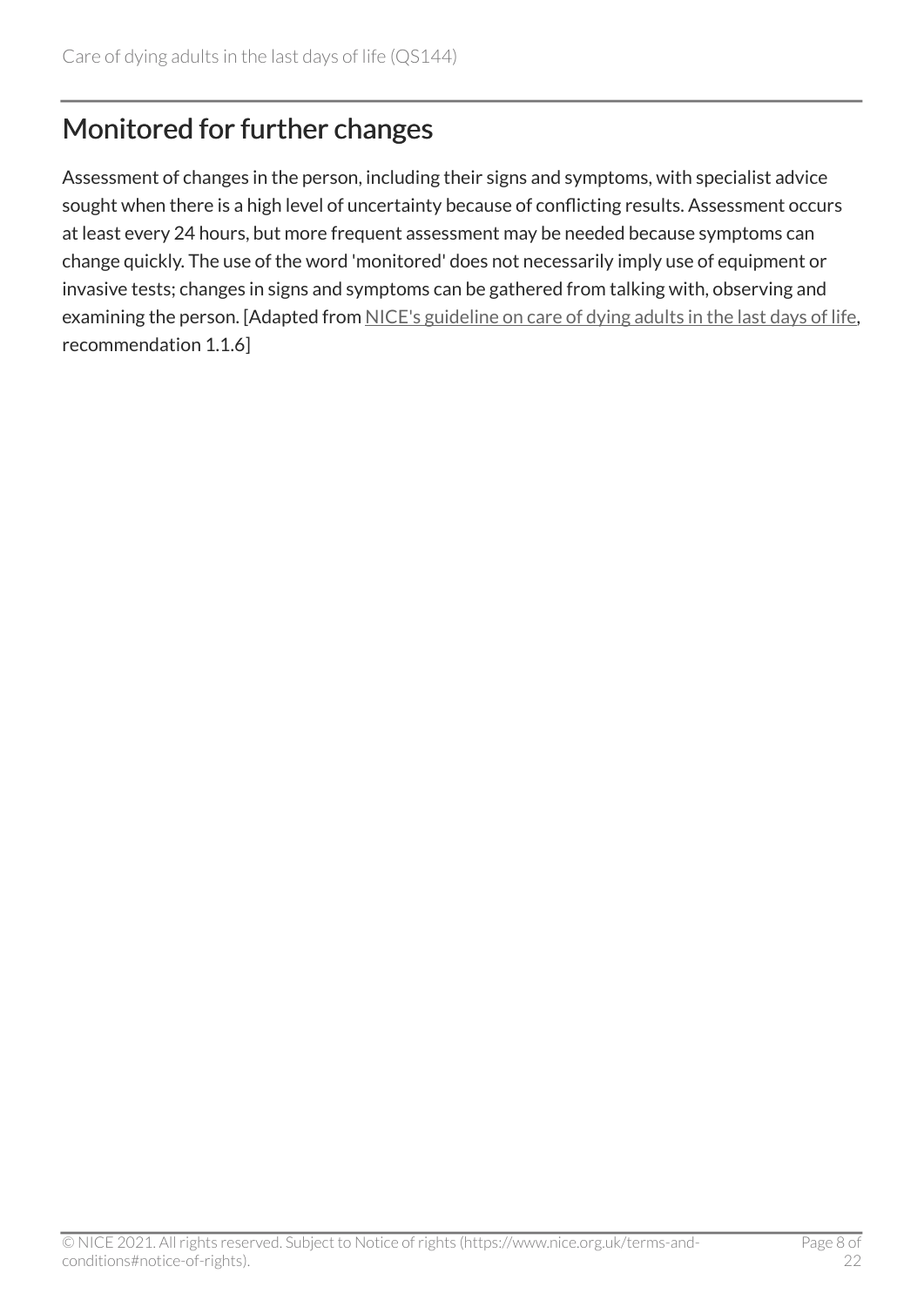## <span id="page-8-0"></span>Quality statement 2: Individualised care

### <span id="page-8-1"></span>Quality statement

Adults in the last days of life, and the people important to them, are given opportunities to discuss, develop and review an individualised care plan.

### <span id="page-8-2"></span>Rationale

Care at the end of life should be responsive to the personal needs and preferences of the person who is dying. Discussions with the person can identify any existing expressed preferences for care, such as advance care plans, and explore their goals and wishes, preferred care setting, current and anticipated care needs and any cultural, religious or social preferences. This information will be captured in an individualised care plan. Opportunities for discussion should continue to be given so the plan can reflect any changes in the person's wishes or needs in the last days of their life.

### <span id="page-8-3"></span>Quality measures

#### **Structure**

a) Evidence of local arrangements to ensure that adults in the last days of life, and the people important to them, are given opportunities to discuss and develop individualised care plans.

Data source: Local data collection.

b) Evidence of local arrangements to ensure that adults in the last days of life have their individualised care plans reviewed.

Data source: Local data collection.

#### Process

a) Proportion of adults recognised as being in the last days of life, and the people important to them, who are given opportunities to discuss and develop an individualised care plan.

Numerator – the number in the denominator with care records that show the person who was in the last days of life, and the people important to them, were given opportunities to discuss and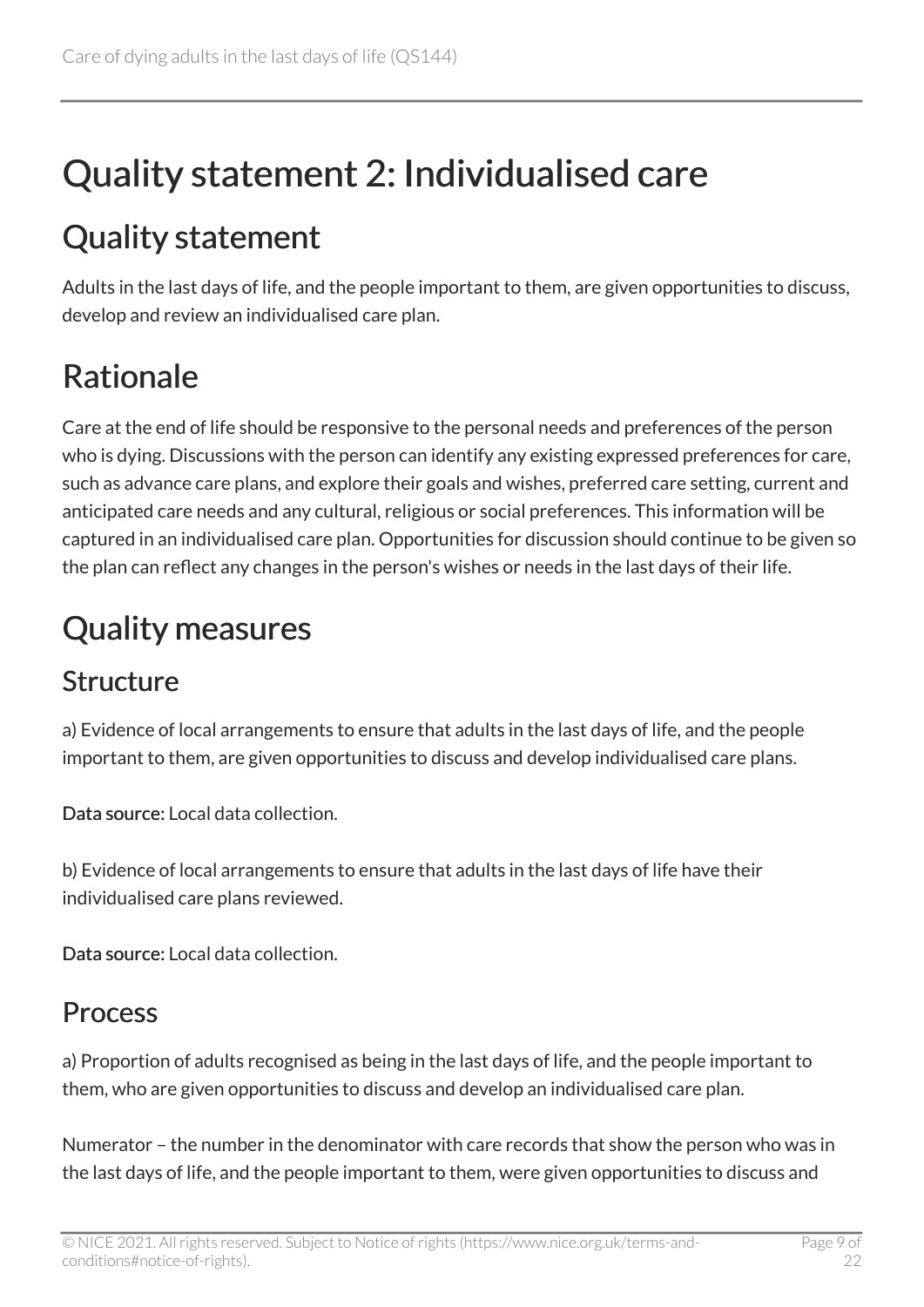develop an individualised care plan.

Denominator – the number of adults recognised as being in the last days of life.

Data source: Local data collection based on audits of patient care records.

b) Proportion of adults recognised as being in the last days of life who have an individualised care plan.

Numerator – the number in the denominator with an individualised care plan.

Denominator – number of adults recognised as being in the last days of life.

Data source: Local data collection based on audits of patient care records.

c) Proportion of adults recognised as being in the last days of life whose individualised care plan was followed.

Numerator – the number in the denominator whose individualised care plan was followed.

Denominator – the number of adults recognised as being in the last days of life.

Data source: Local data collection based on audits of patient care records. National data on people who died in hospital whose individual care plan was followed are reported in the Royal College of [Physicians' End of life care audit – Dying in hospital report for England.](https://www.rcplondon.ac.uk/projects/end-life-care-audit-dying-hospital)

#### Outcome

Proportion of adults who feel they have choice and control over their care in the last days of life.

Data source: Local data collection based on feedback from adults in the last days of life and people important to them.

#### <span id="page-9-0"></span>What the quality statement means for different audiences

Service providers (such as hospitals, hospices, GP practices, district nursing services, nursing homes and social care providers) ensure that individualised care plans are created for adults in the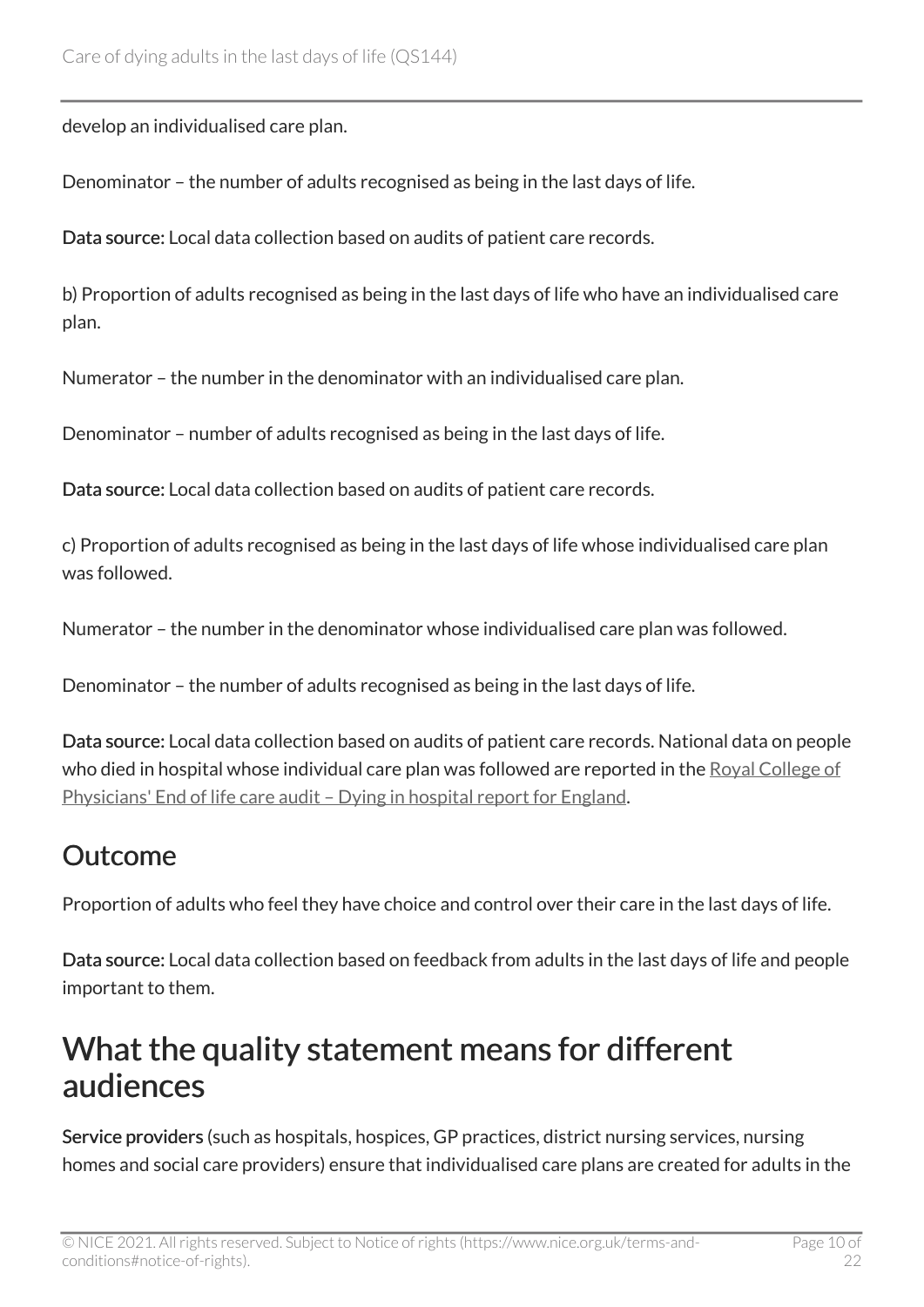last days of life, and that staff providing care to people who are dying give them opportunities to discuss their preferences and needs and document these in the care plan.

Healthcare professionals (such as doctors, nurses, GPs, hospice doctors and district nurses) give adults in the last days of life, and the people important to them, opportunities to discuss, develop and review an individualised care plan. They ask and explore if they have any advance care plans or other existing preferences for their care, and check if they have any new or changed preferences throughout their care. They document the discussions in an individualised care plan.

Commissioners (such as clinical commissioning groups) use contractual and service specification arrangements to ensure that providers use individualised care plans to deliver and coordinate care for adults in the last days of life, and also give opportunities for the person who is dying and the people important to them to discuss, develop and review their care plans.

Adults who are in the last days of life are given chances to discuss the care and support they would like with a member of their care team. This includes their current needs, preferences, any decisions they have already made, and who else should be involved in discussing and making decisions about their care. Offers of discussions continue throughout the last days of life as people may change their minds about the type of care they want, or their needs may change. Discussions, preferences and decisions on care are recorded in an individual care plan.

### <span id="page-10-0"></span>Source guidance

[Care of dying adults in the last days of life. NICE guideline NG31](https://www.nice.org.uk/guidance/ng31) (2015), recommendations 1.2.5, 1.3.1, 1.3.2, 1.3.5 and 1.3.7

#### <span id="page-10-1"></span>Definitions of terms used in this quality statement

#### Individualised care plan

A plan prepared in discussion with the dying person, the people important to them and the multiprofessional team caring for them which includes the dying person's:

- personal goals and wishes
- preferred care setting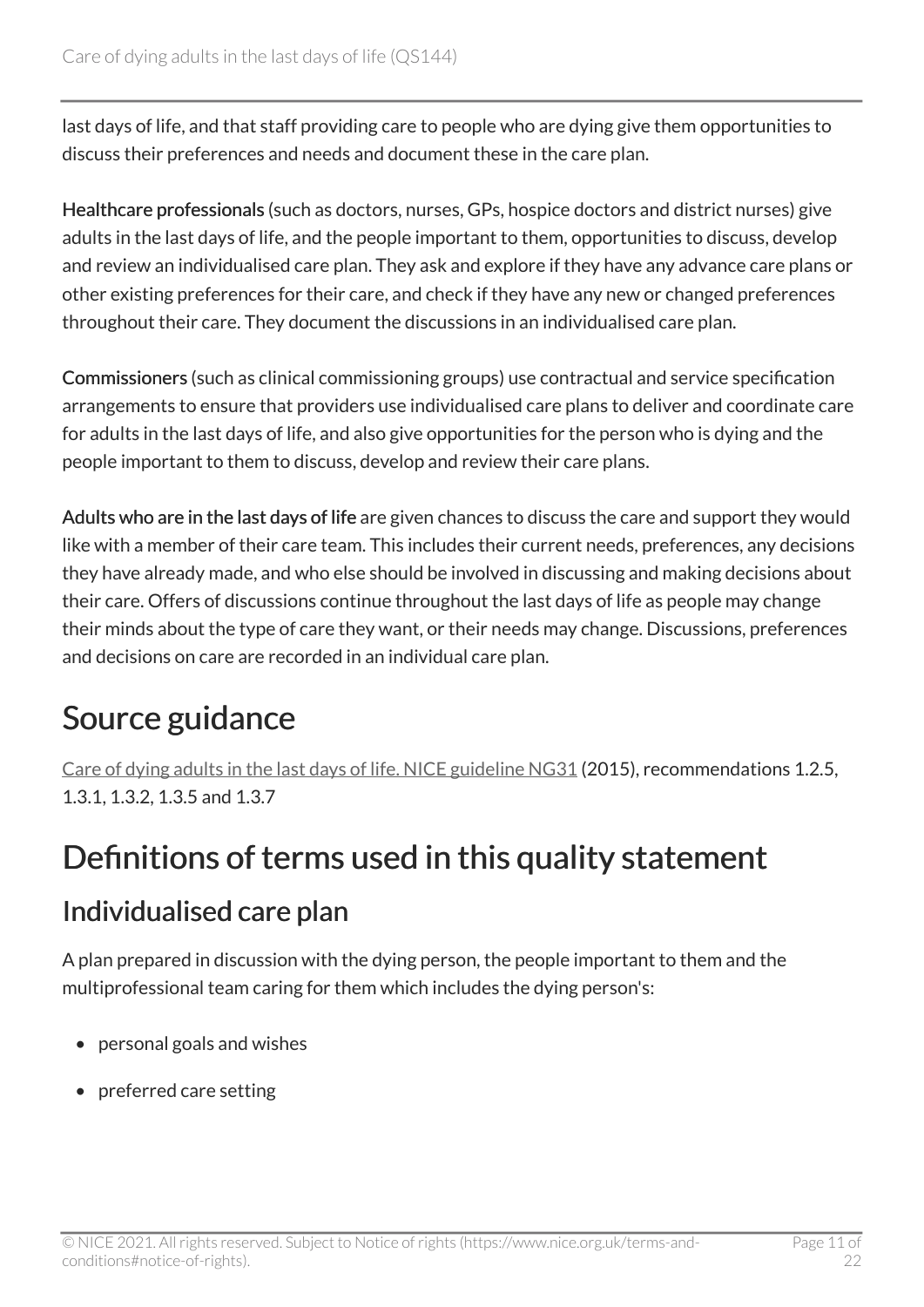- current and anticipated care needs including:
	- preferences for symptom management and maintaining hydration
	- needs for care after death, if any are specified
- resource needs.

[Adapted from [NICE's guideline on care of dying adults in the last days of life](https://www.nice.org.uk/guidance/ng31), recommendation 1.3.5]

### <span id="page-11-0"></span>Equality and diversity considerations

Adults in the last days of life with dementia, cognitive impairment, learning disabilities or language barriers may have difficulties communicating their preferences for care. Healthcare professionals caring for adults in the last days of life should establish the person's cognitive status, and if they have any speech, language or other communication needs; their current level of understanding; and if they would like a person important to them to be present when discussing preferences about their care. All information provided should be accessible, as far as possible, to people with cognitive problems; and people receiving information should have access to an interpreter or advocate if needed.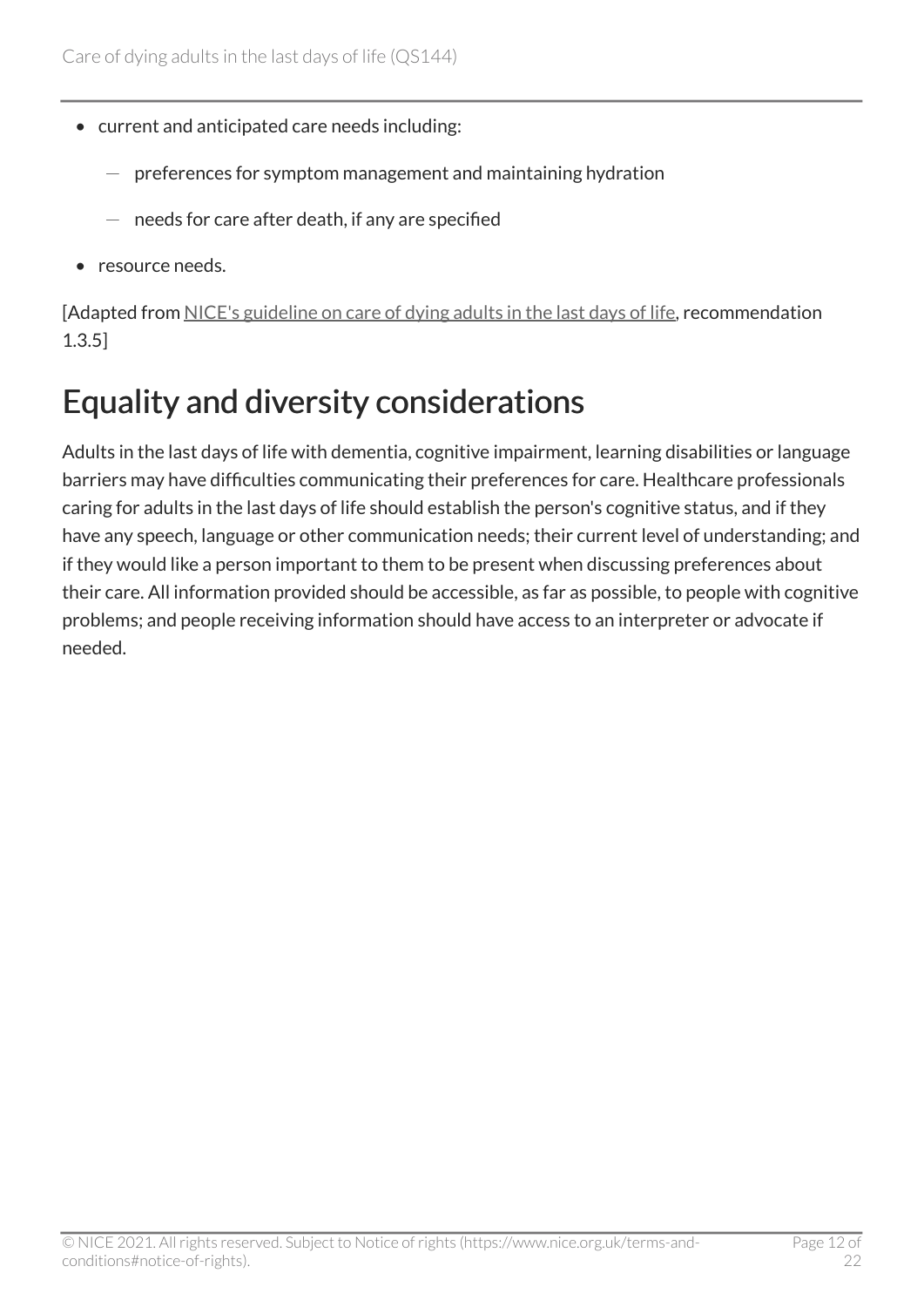## <span id="page-12-0"></span>Quality statement 3: Anticipatory prescribing

### <span id="page-12-1"></span>Quality statement

Adults in the last days of life who are likely to need symptom control are prescribed anticipatory medicines with individualised indications for use, dosage and route of administration.

### <span id="page-12-2"></span>Rationale

As a person approaches the last few days of their life, changes in their condition may lead to changes in existing symptoms, the emergence of new symptoms or changes in the person's ability to take medicines to manage their symptoms (such as swallowing oral medicines). Prescribing medicines in anticipation can avoid a lapse in symptom control, which could otherwise cause distress for the person who is dying and those close to them. The drugs prescribed must be appropriate to the individualised anticipated needs of the dying person and include written clinical indications (current or anticipated), dosage and routes of administration (some drugs may be prescribed for more than one indication at different doses).

### <span id="page-12-3"></span>Quality measures

#### Structure

Evidence of local arrangements to ensure that adults in the last days of life are assessed for likely symptoms and are prescribed anticipatory medicines.

Data source: Local data collection.

#### **Process**

a) Proportion of adults recognised as being in the last days of life who have their prescribing needs assessed for symptoms likely to occur in their last days of life.

Numerator – the number in the denominator whose prescribing needs have been assessed for symptoms likely to occur in the last days of life.

Denominator – number of adults recognised as being in the last days of life.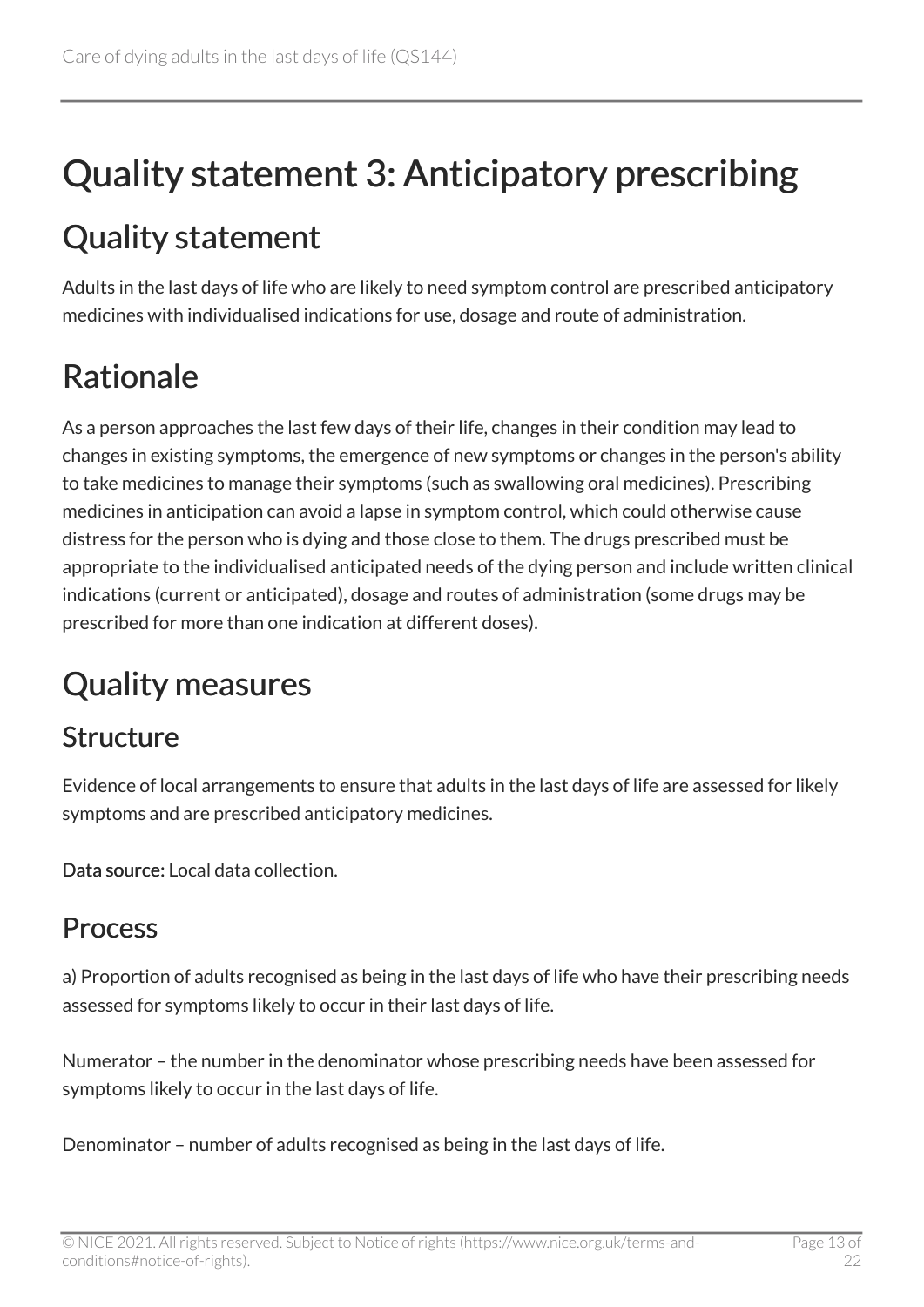Data source: Local data collection based on audits of patient care records.

b) Proportion of adults recognised as being in the last days of life prescribed anticipatory medicines with individualised indications for use, dosage and route of administration.

Numerator – the number in the denominator with care records that show anticipatory medicines have been prescribed with individualised indications for use, dosage and route of administration.

Denominator – number of adults recognised as being in the last days of life.

Data source: Local data collection based on audits of patient care records.

#### **Outcome**

Proportion of adults who had their key symptoms controlled in the last days of life.

Data source: Local data collection based on audits of patient care records. National data on the proportion of people who died in hospital who had key symptoms that could be present around the time of death controlled are reported in the [Royal College of Physicians' End of life care audit –](https://www.rcplondon.ac.uk/projects/end-life-care-audit-dying-hospital)  [Dying in hospital report for England.](https://www.rcplondon.ac.uk/projects/end-life-care-audit-dying-hospital)

#### <span id="page-13-0"></span>What the quality statement means for different audiences

Service providers (such as hospitals, hospices and GP practices) ensure that systems are in place to assess adults in the last days of life for likely symptoms, to prescribe anticipatory medicines for the likely symptoms using an individualised approach, and to ensure access to medicines.

Healthcare professionals (such as secondary care doctors, specialist palliative care doctors, GPs, non-medical prescribers) assess what symptoms are likely to occur for a person in the last days of life and discuss what medicines might be needed with the dying person, those important to them, and other members of the team caring for them. They prescribe anticipatory medicines appropriate to the individual anticipated needs of the dying person, including indications for use, dosage and route of administration.

Commissioners (such as clinical commissioning groups) use contractual and service specification arrangements to ensure that providers prescribe anticipatory medicines using an individualised approach for adults in the last days of life and ensure access to medicines.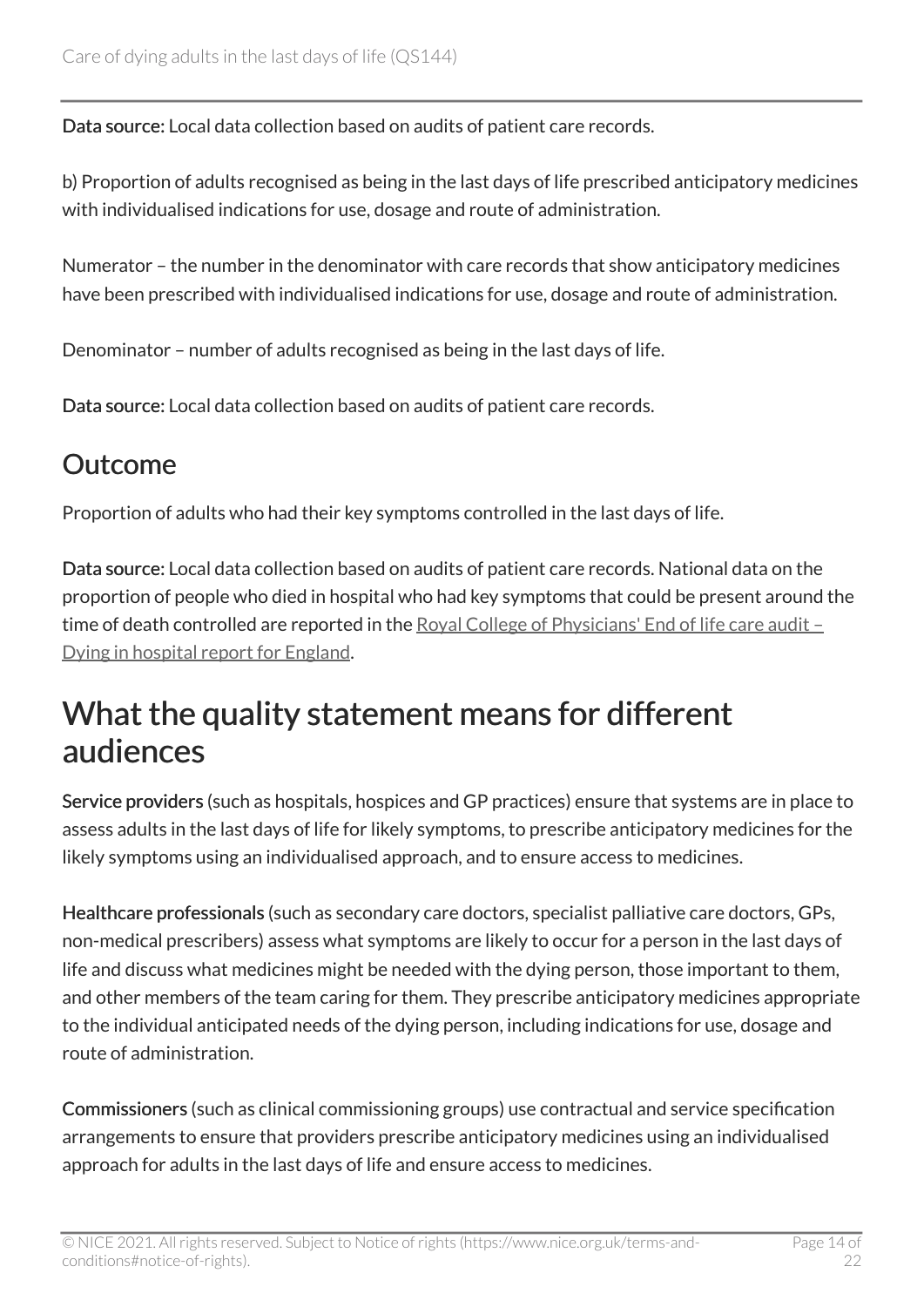Adults who are in the last days of life are prescribed medicines in advance for symptoms that might happen in the future. This avoids a delay in getting medicines that might be needed quickly when symptoms develop. These medicines are prescribed based on the individual needs of the person.

### <span id="page-14-0"></span>Source guidance

[Care of dying adults in the last days of life. NICE guideline NG31](https://www.nice.org.uk/guidance/ng31) (2015), recommendation 1.6.1

### <span id="page-14-1"></span>Definitions of terms used in this quality statement

#### Anticipatory medicines

Medication prescribed in anticipation of symptoms, designed to enable rapid relief at whatever time the patient develops distressing symptoms. Drugs prescribed in anticipation may include previous or current prescriptions, sometimes with a change in the route of administration, and newly prescribed drugs for anticipated new symptoms. [\[NICE's full guideline on care of dying adults](https://www.nice.org.uk/guidance/ng31) [in the last days of life](https://www.nice.org.uk/guidance/ng31) and expert opinion]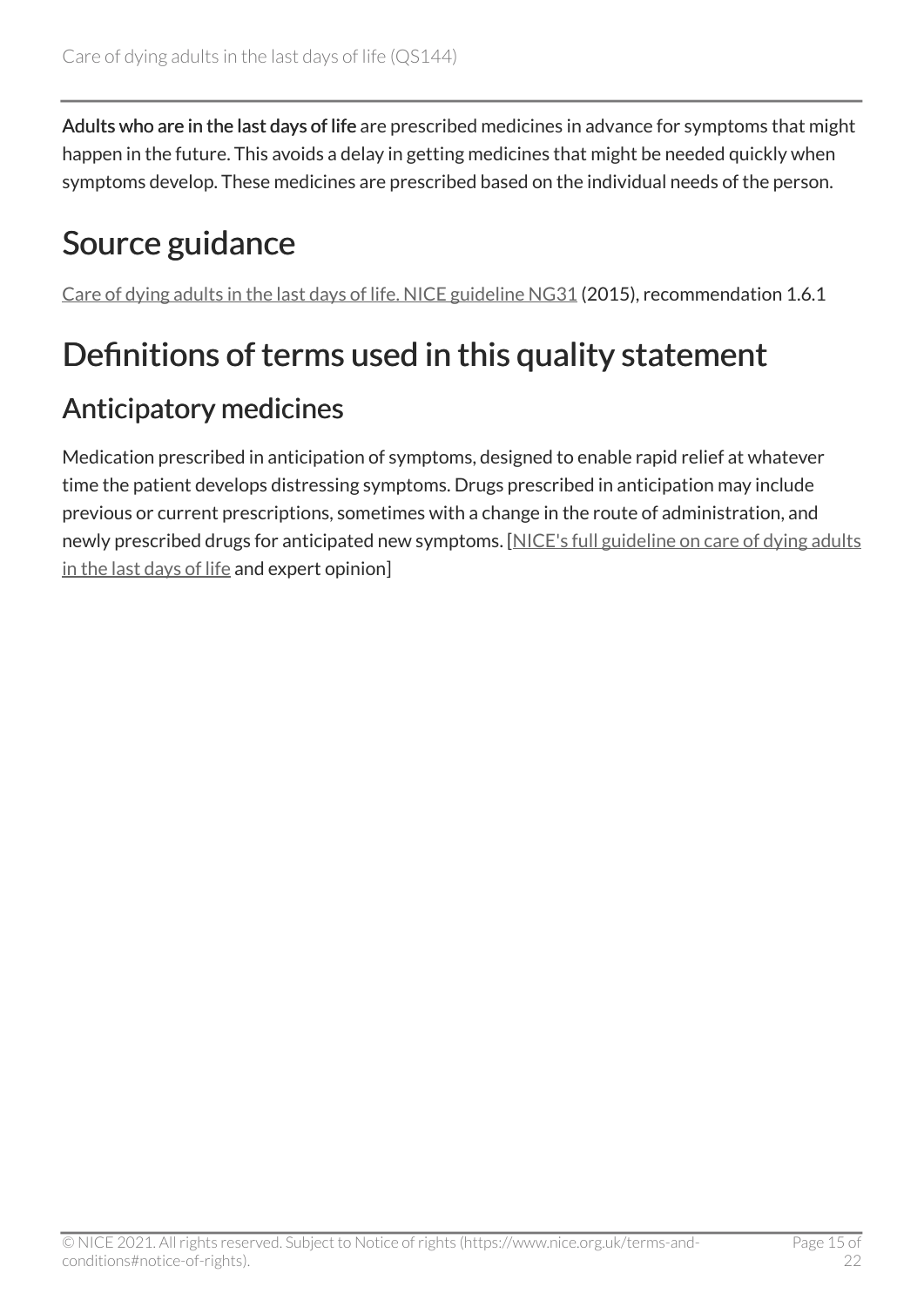## <span id="page-15-0"></span>Quality statement 4: Hydration

### <span id="page-15-1"></span>Quality statement

Adults in the last days of life have their hydration status assessed daily, and have a discussion about the risks and benefits of hydration options.

### <span id="page-15-2"></span>Rationale

Drinking is a basic human need, but as death approaches the desire to take in fluid can diminish. Daily assessment enables changes in hydration status and associated symptoms to be identified, along with problems with oral hydration and any need for clinically assisted hydration. Discussing the risks and benefits of options for hydration with the person who is dying, and those important to them, allows their wishes and preferences to be taken into account. The normal route of hydration is oral, but some people who want to drink may not be able to do so, and may need support to drink or may benefit from clinically assisted hydration. Inadequate hydration can result in distressing symptoms, such as thirst and delirium, and can sometimes lead to death. However, drinking and clinically assisted hydration are not without risks; there can be swallowing problems and the risk of aspiration with drinking, and excessive assisted hydration can cause swelling and breathing difficulties.

### <span id="page-15-3"></span>Quality measures

#### Structure

a) Evidence of local arrangements to ensure that adults in the last days of life have their hydration status assessed daily.

Data source: Local data collection.

b) Evidence of local arrangements to ensure that adults in the last days of life, and the people important to them, have discussions about the risks and benefits of hydration options.

Data source: Local data collection.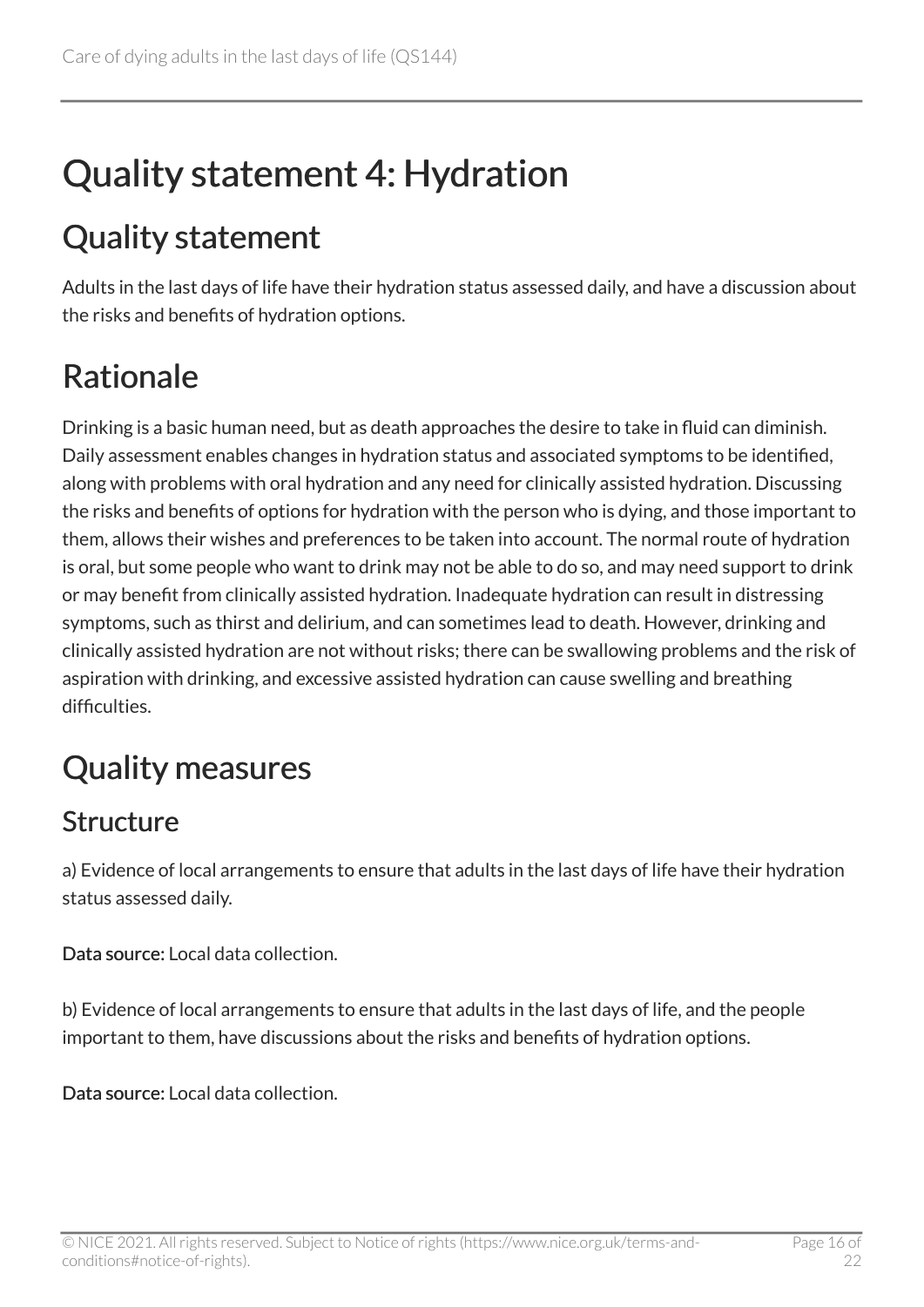#### **Process**

a) Proportion of adults recognised as being in the last days of life who have their hydration status assessed daily.

Numerator – the number in the denominator who have their hydration status assessed daily.

Denominator – the number of adults recognised as being in the last days of life.

Data source: Local data collection based on audits of patient care records.

b) Proportion of adults recognised as being in the last days of life who have a discussion about the risks and benefits of hydration options.

Numerator – the number in the denominator whose individual care plan shows that there has been a discussion about the risks and benefits of hydration options.

Denominator – the number of adults recognised as being in the last days of life.

Data source: Local data collection based on audits of patient care records and individual care plans. National data on the proportion of people who died in hospital who had a discussion regarding drinking and need for assisted forms of hydration are reported in the [Royal College of Physicians'](https://www.rcplondon.ac.uk/projects/end-life-care-audit-dying-hospital) [End of life care audit – Dying in hospital report for England.](https://www.rcplondon.ac.uk/projects/end-life-care-audit-dying-hospital)

#### Outcome

a) Proportion of adults who felt comfortable in the last days of life.

Data source: Local data collection based on feedback from adults in the last days of life and the people important to them.

b) Proportion of bereaved people who feel satisfied that the person who has died was supported to drink or receive fluids if they wished.

Data source: Local data collection. National data on bereaved people who agreed that the person who died had support to drink or receive fluid if they wished in the last 2 days of life are reported in the [Office for National Statistics' National survey of bereaved people \(VOICES\).](http://www.ons.gov.uk/peoplepopulationandcommunity/healthandsocialcare/healthcaresystem/bulletins/nationalsurveyofbereavedpeoplevoices/previousReleases)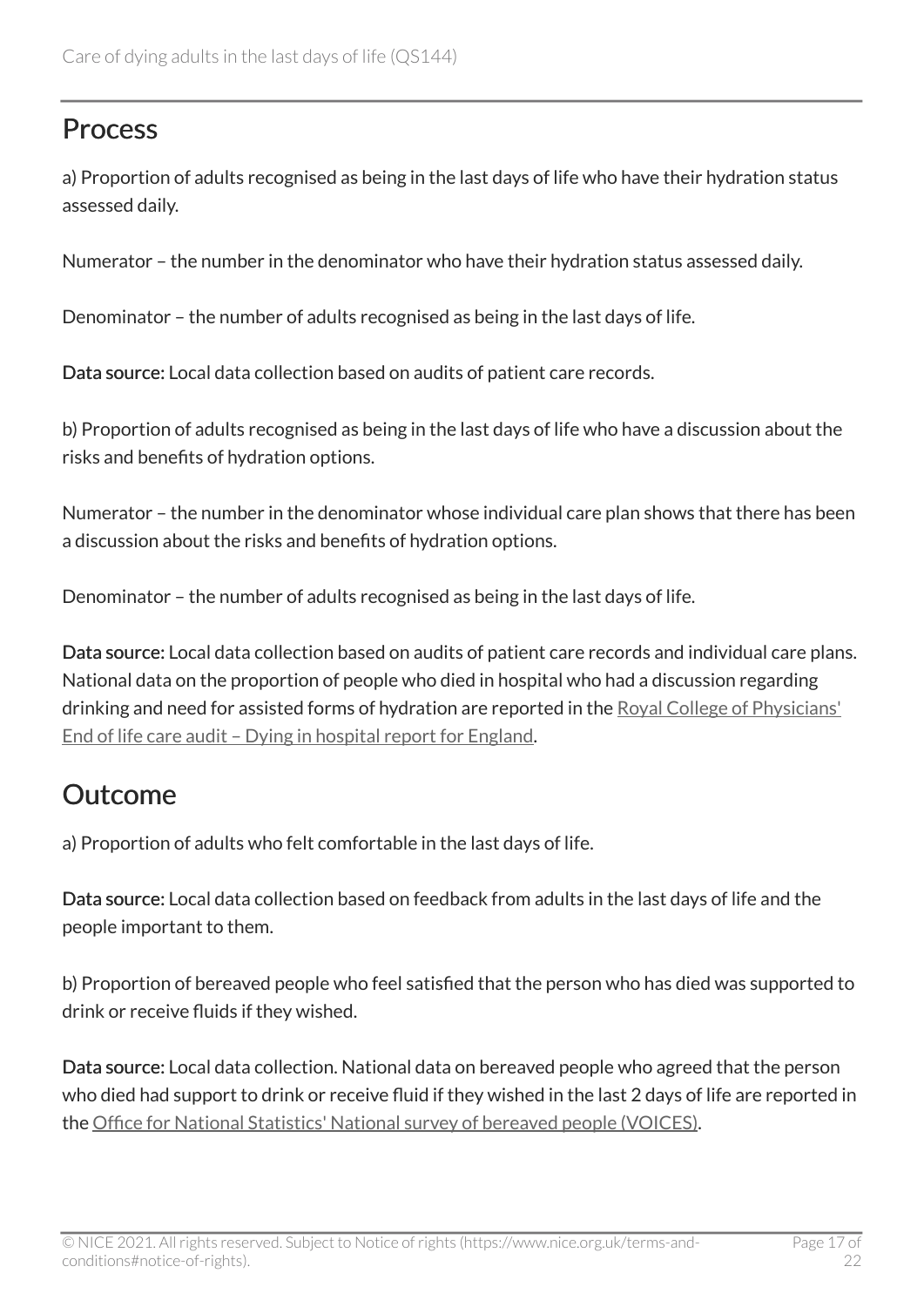#### <span id="page-17-0"></span>What the quality statement means for different audiences

Service providers (such as hospitals, hospices, GP practices and district nursing services) ensure that systems are in place to ensure that adults in the last days of life have their hydration status assessed daily. They ensure that staff are aware of the risks and benefits of hydration options and discuss these with the dying person and those important to them, and capture their wishes and preferences.

Healthcare professionals (such as secondary care doctors, nurses, GPs, hospice doctors and district nurses) assess the hydration status of adults in the last days of life daily, including observations for signs and symptoms of overhydration and dehydration. They also discuss options for hydration, explaining the risks and benefits with the person who is dying and those important to them, and identify their wishes and preferences.

Commissioners (such as clinical commissioning groups) use contractual and service specification arrangements to ensure that providers assess the hydration needs of adults in the last days of life daily, discuss the risks and benefits of hydration options with the dying person and those important to them, and facilitate the provision of clinically assisted hydration in hospital and community settings.

Adults who are in the last days of life are checked every day to see if they are having problems with hydration. The different choices for hydration, such as having help to keep drinking or having fluids provided through a drip or tube, are explained, along with their risks and benefits. The person is asked which option they would prefer if they have problems staying hydrated.

### <span id="page-17-1"></span>Source guidance

[Care of dying adults in the last days of life. NICE guideline NG31](https://www.nice.org.uk/guidance/ng31) (2015), recommendations 1.4.1, 1.4.4 and 1.4.5

### <span id="page-17-2"></span>Definitions of terms used in this quality statement

#### Hydration status assessed

A clinical review to check for signs of dehydration (such as dry mouth, thirst, confusion and agitation) or overhydration (such as swelling and fluid overload), which could be carried out by a nurse or doctor. This would include objective and subjective measures (for example, hydration of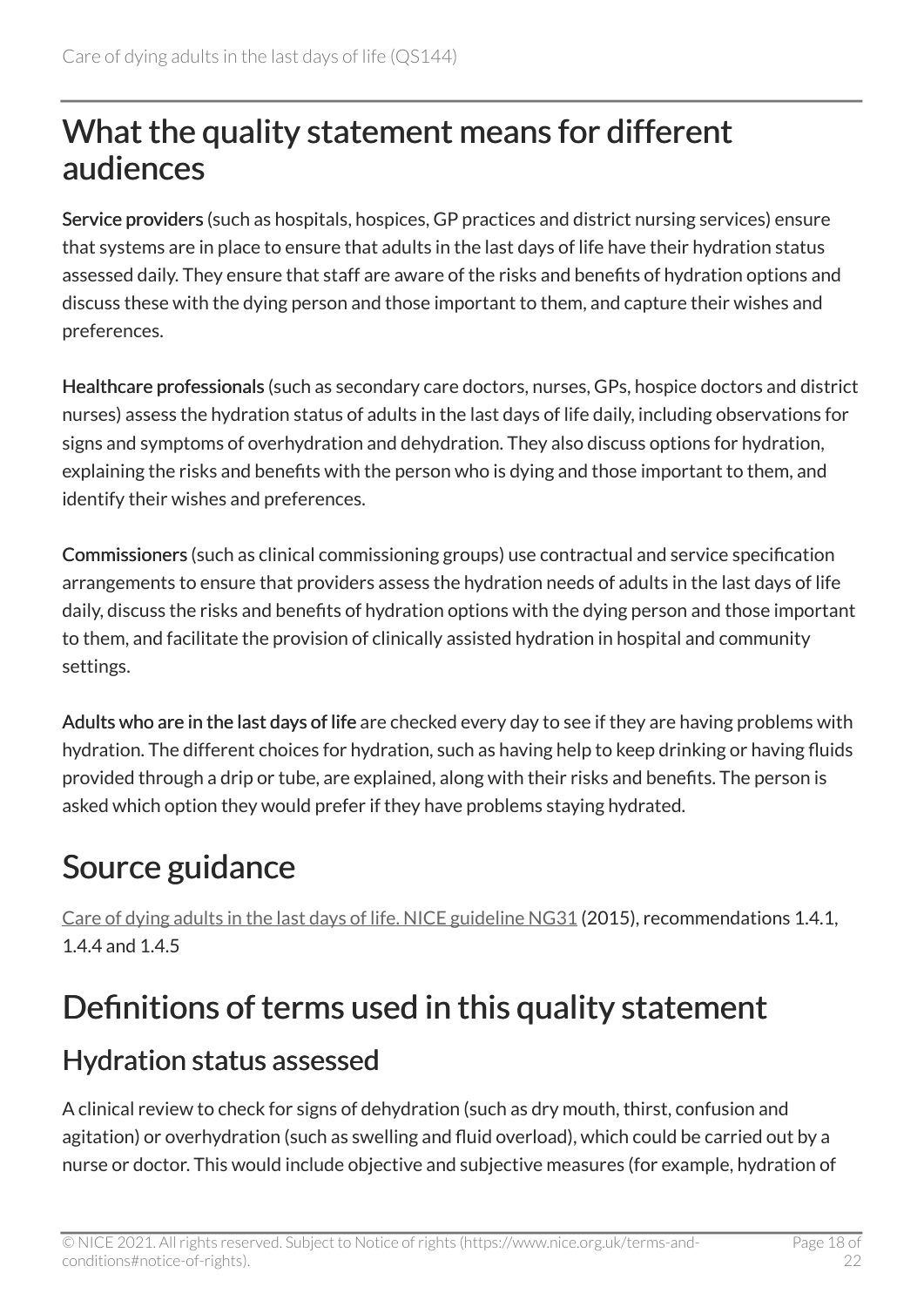oral mucosa, skin turgor, evidence of peripheral oedema or pulmonary congestion). Blood tests would not routinely form part of the assessment. However, if laboratory test results are present then they may form part of the assessment. Assessment occurs at least daily, but more frequent assessment may be needed because a person's condition can change quickly. [Adapted from [NICE's](https://www.nice.org.uk/guidance/ng31)  [full guideline on care of dying adults in the last days of life](https://www.nice.org.uk/guidance/ng31) and expert opinion]

### <span id="page-18-0"></span>Equality and diversity considerations

Adults in the last days of life with dementia, cognitive impairments, learning disabilities or language barriers may have difficulties communicating. Healthcare professionals caring for adults in the last days of life should establish the person's cognitive status, and if they have any speech, language or other communication needs; their current level of understanding; and if they would like a person important to them to be present when discussing hydration. All information provided should be accessible, as far as possible, to people with cognitive problems; and people receiving information should have access to an interpreter or advocate if needed.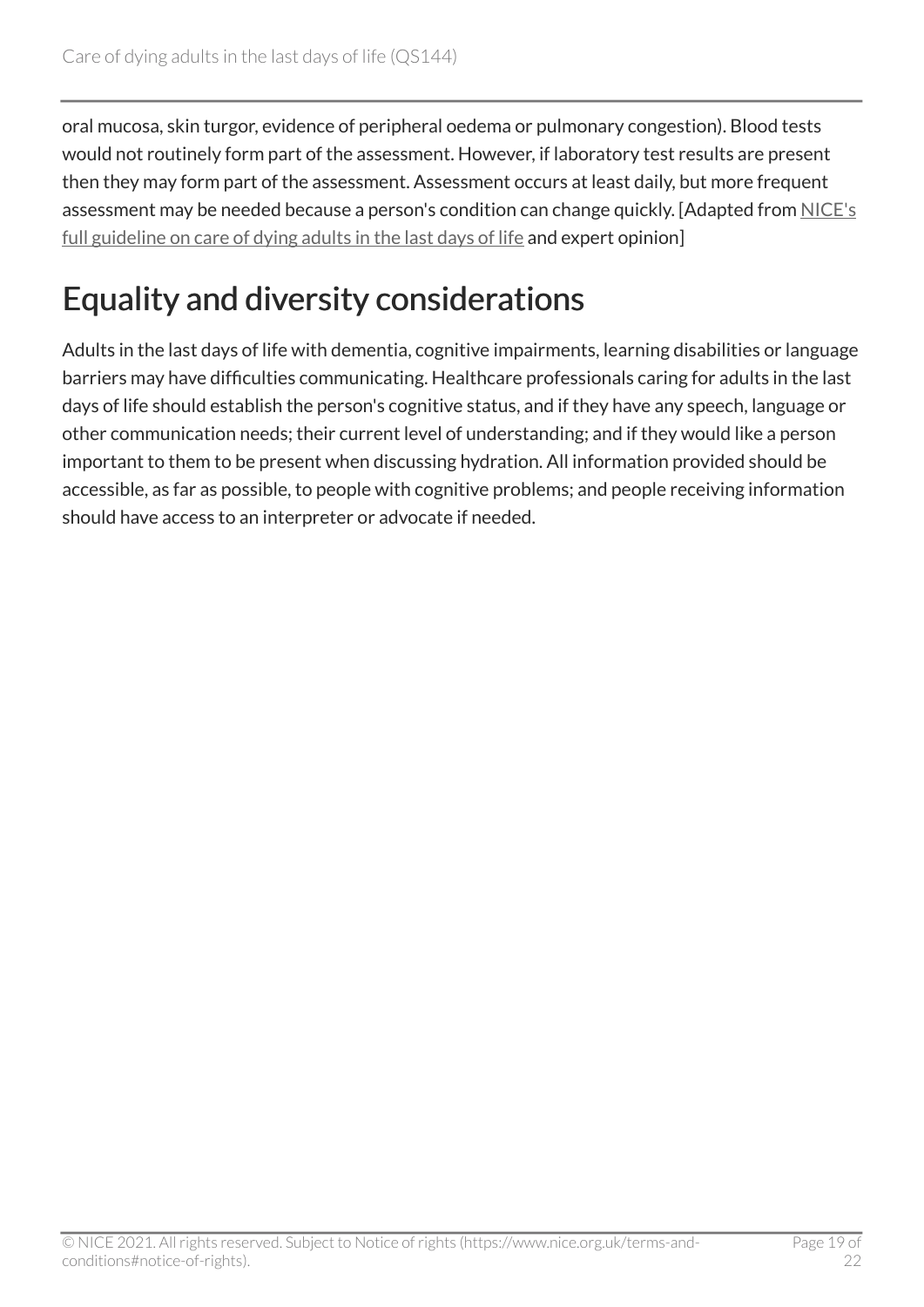## <span id="page-19-0"></span>About this quality standard

NICE quality standards describe high-priority areas for quality improvement in a defined care or service area. Each standard consists of a prioritised set of specific, concise and measurable statements. NICE quality standards draw on existing NICE or NICE-accredited guidance that provides an underpinning, comprehensive set of recommendations, and are designed to support the measurement of improvement.

Information about [how NICE quality standards are developed](https://www.nice.org.uk/standards-and-indicators/timeline-developing-quality-standards) is available from the NICE website.

See [quality standard advisory committees](http://www.nice.org.uk/Get-Involved/Meetings-in-public/Quality-Standards-Advisory-Committee) on the website for details of standing committee 4 members who advised on this quality standard. Information about the topic experts invited to join the standing members is available on the [webpage for this quality standard.](https://www.nice.org.uk/guidance/qs144/documents)

This quality standard has been included in the [NICE Pathway on end of life care for people with life](https://pathways.nice.org.uk/pathways/end-of-life-care-for-people-with-life-limiting-conditions)[limiting conditions,](https://pathways.nice.org.uk/pathways/end-of-life-care-for-people-with-life-limiting-conditions) which brings together everything we have said on a topic in an interactive flowchart.

NICE has produced a [quality standard service improvement template](https://www.nice.org.uk/about/what-we-do/into-practice/measuring-the-uptake-of-nice-guidance) to help providers make an initial assessment of their service compared with a selection of quality statements. This tool is updated monthly to include new quality standards.

NICE produces guidance, standards and information on commissioning and providing high-quality healthcare, social care, and public health services. We have agreements to provide certain NICE services to Wales, Scotland and Northern Ireland. Decisions on how NICE guidance and other products apply in those countries are made by ministers in the Welsh government, Scottish government, and Northern Ireland Executive. NICE guidance or other products may include references to organisations or people responsible for commissioning or providing care that may be relevant only to England.

#### <span id="page-19-1"></span>Improving outcomes

This quality standard is expected to contribute to improvements in the following outcomes:

- recognising that a person is in the last days of life
- symptom control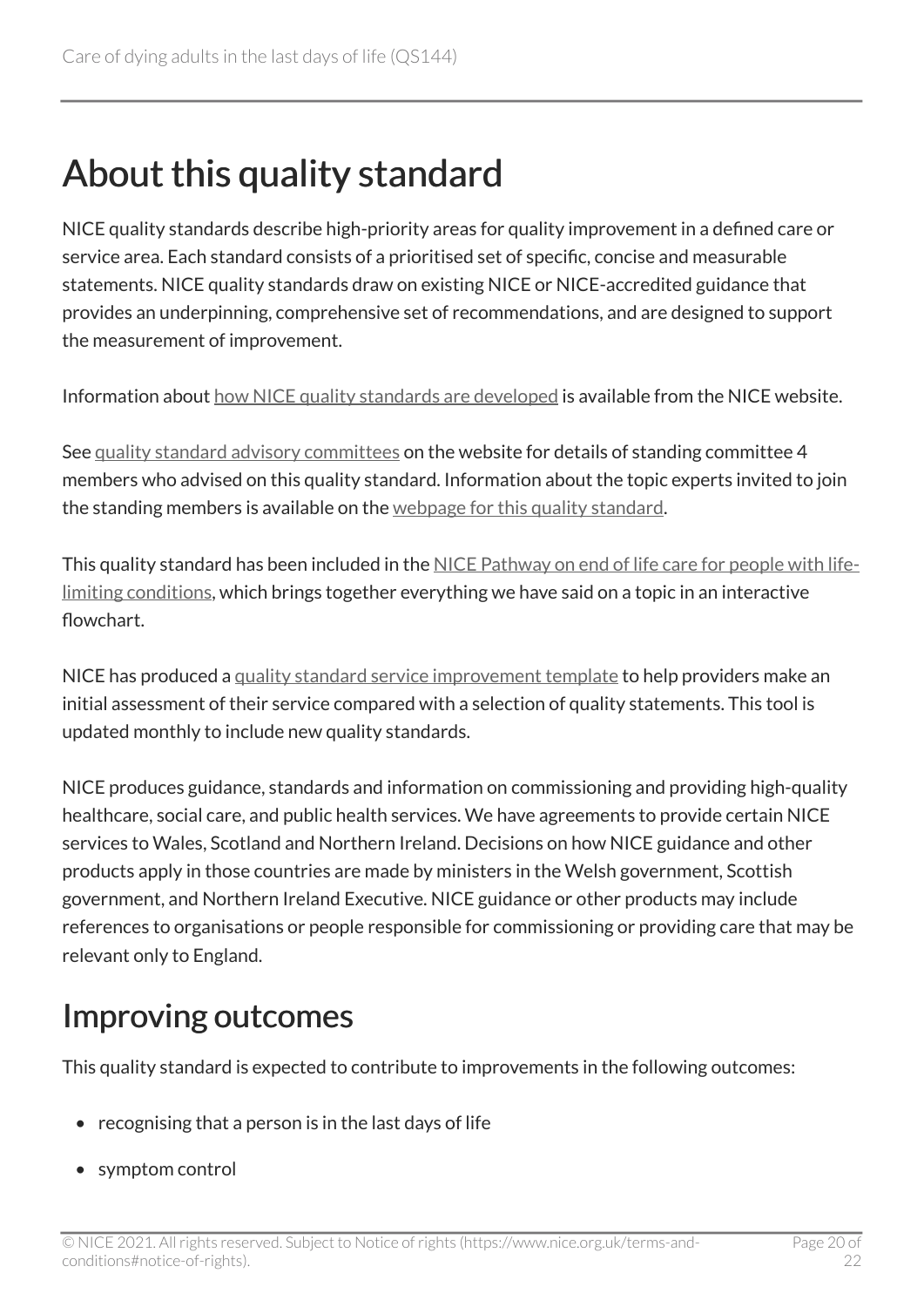- comfort related to hydration
- aligning care with the preferences and needs of the dying person and those important to them
- satisfaction with care and support provided.

It is also expected to support delivery of the Department of Health's outcome frameworks:

- [Adult social care outcomes framework](https://digital.nhs.uk/data-and-information/data-collections-and-data-sets/data-collections/social-care-collections)
- [NHS outcomes framework](https://digital.nhs.uk/data-and-information/publications/clinical-indicators/nhs-outcomes-framework)
- [Public health outcomes framework for England](https://www.gov.uk/government/collections/public-health-outcomes-framework)
- [Quality framework for public health](https://www.gov.uk/government/publications/quality-in-public-health-a-shared-responsibility).

### <span id="page-20-0"></span>Resource impact

NICE quality standards should be achievable by local services. The potential resource impact is considered by the quality standards advisory committee, drawing on resource impact work for the source guidance. Organisations are encouraged to use the resource impact report for the source [guidance](https://www.nice.org.uk/guidance/ng31/resources) to help estimate local costs.

### <span id="page-20-1"></span>Diversity, equality and language

During the development of this quality standard, [equality](https://www.nice.org.uk/guidance/qs144/documents) issues were considered and equality [assessment for this quality standard](https://www.nice.org.uk/guidance/qs144/documents) are available. Any specific issues identified during development of the quality statements are highlighted in each statement.

Commissioners and providers should aim to achieve the quality standard in their local context, in light of their duties to have due regard to the need to eliminate unlawful discrimination, advance equality of opportunity and foster good relations. Nothing in this quality standard should be interpreted in a way that would be inconsistent with compliance with those duties.

ISBN: 978-1-4731-2373-1

## Endorsing organisation

This quality standard has been endorsed by NHS England, as required by the Health and Social Care Act (2012)